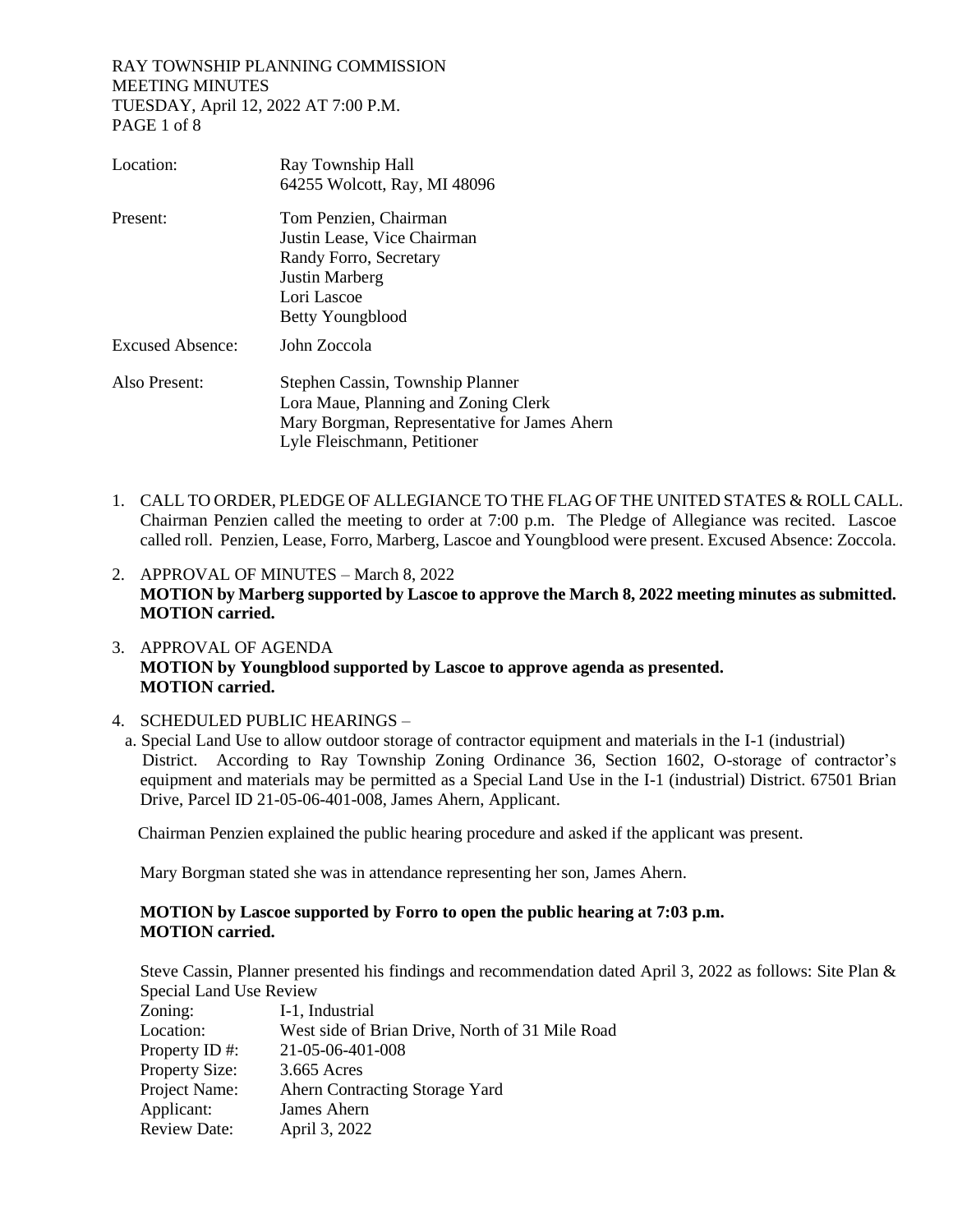RAY TOWNSHIP PLANNING COMMISSION MEETING MINUTES TUESDAY, April 12, 2022 AT 7:00 P.M. PAGE 2 of 8

Proposal The applicant desires to utilize property on the west side of Brian Drive, and north of 31 Mile Road, as a contractor equipment storage yard. The site plan proposes two gravel driveways, fuel tank storage, truck and trailer parking, and a soil screening and stockpile area.



Compliance with the Zoning Ordinance: Section 1602 allows the outside storage of contractor's equipment and supplies as a Special Land Use within the district.

The ordinance also requires compliance with several other standards, which are detailed below:

| Dimensional Requirements |  |
|--------------------------|--|
|                          |  |

|                                   | Required | Proposed | Compliant |
|-----------------------------------|----------|----------|-----------|
|                                   |          |          |           |
| Front Yard Setback (Private Road) |          | 60       |           |
| <b>Rear Yard Setback</b>          | 30'      | 30'      |           |
| Side Yard Setback(s)              |          |          |           |
| Height                            |          |          |           |

#### Parking Requirements

|                                    | Required       | Proposed      | Compliant |
|------------------------------------|----------------|---------------|-----------|
|                                    |                |               |           |
| <b>Standard Parking Spaces</b>     | 1 per employee |               |           |
| <b>Barrier Free Parking Spaces</b> |                |               |           |
| Parking Space Size                 | $10'$ x $20'$  | $10'$ x $20'$ |           |
| Maneuvering Lane Width             | 24'            | $74' +$       |           |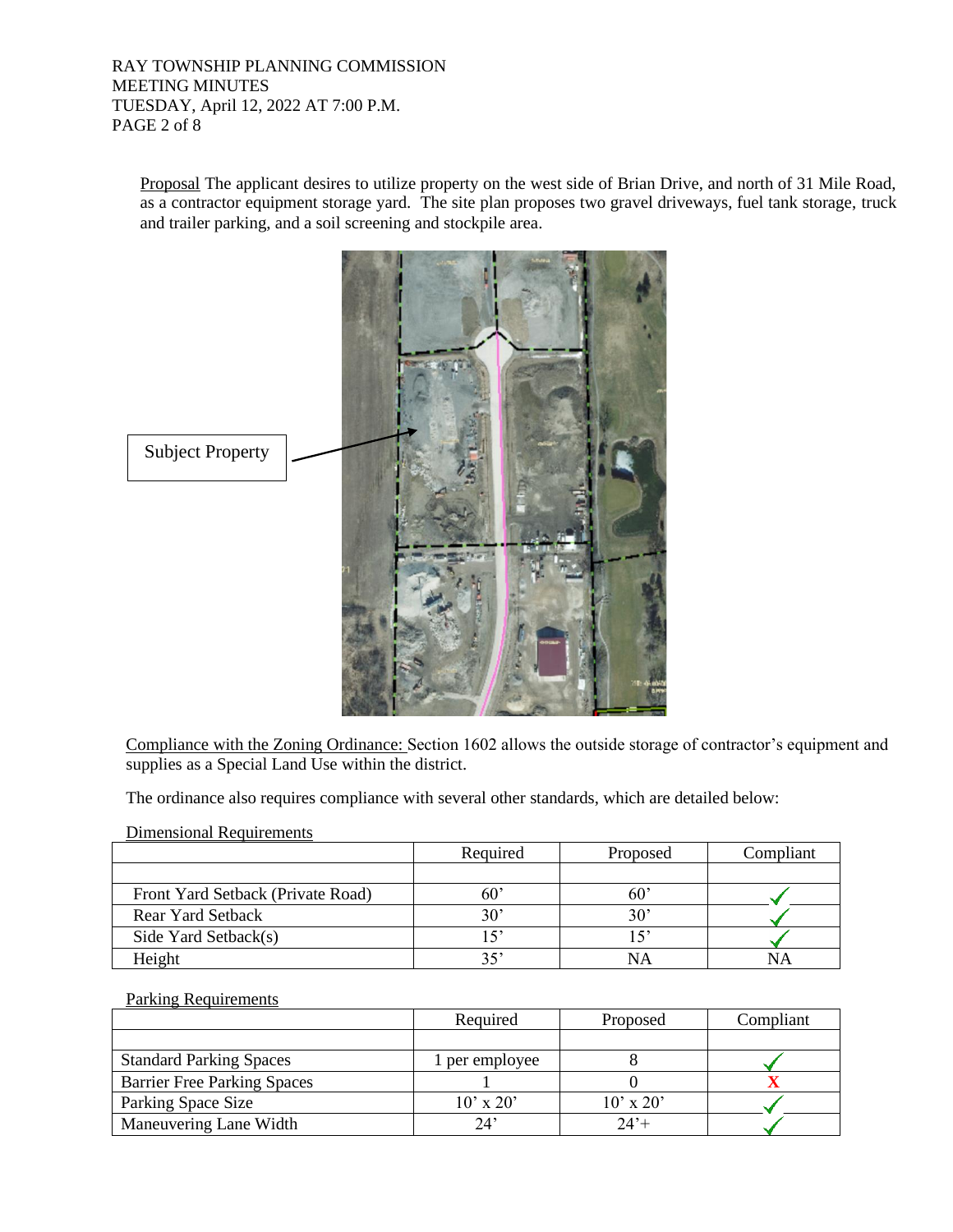### RAY TOWNSHIP PLANNING COMMISSION MEETING MINUTES TUESDAY, April 12, 2022 AT 7:00 P.M. PAGE 3 of 8

### Landscaping Requirements

|                             | Required                   | Proposed | Compliant |
|-----------------------------|----------------------------|----------|-----------|
|                             |                            |          |           |
| <b>Frontage Landscaping</b> | tree per $25'$ of frontage |          |           |
|                             | 23 required                |          |           |

Special Land Use Requirements

In addition to compliance with the above referenced requirements, the Planning Commission prior to granting Special Land Use approval, must also find that each of the following special land use standards are met.

- The proposed special land use will be of such location, size, and character that it will be harmony with the appropriate and orderly development of the area. *The adjacent area is master planned and zoned for industrial uses.*
- The use will be of a nature that will make vehicular and pedestrian traffic no more hazardous than is normal for the district involved. *The proposed use is not expected to generate excessive traffic.*
- The proposed use will be designed so that the location, size, intensity, site layout and periods of operation, eliminate excessive nuisances to surrounding areas. *The proposed use is not expected to create nuisances to surrounding properties.*
- The proposed use will be such that the location and height of buildings or structures will not interfere or discourage appropriate development in the area. *The proposed use is consistent with the development trends of the area.*
- The proposed use is so designed, located, and proposed to be operated that the public health, safety, and welfare will be protected. *The proposed use is not expected to create any health, safety, and welfare issues.*
- The proposed use will not cause substantial injury to the value of other property in the area. *The proposed use is consistent with the development trends of the area.*

# Recommendation:

In order to grant approval of the Special Land Use, the following issues should be addressed:

- The one required handicapped parking space has not been shown on the plan.
- The required landscaping in the front yard setback (23 trees) is not indicated.
- No lighting has been indicated. If the intent is to provide on-site lighting, this must be shown on the plans.
- Any proposed fencing, plus gates, must be indicated on the plans. In addition, the Fire Department will require a Knox Box to access the site.
- Both driveways must meet the construction standards of the Township's Land Development and Engineering Design Ordinance.

If, to the Planning Commission's satisfaction, the applicant addresses the above issues, I recommend approval of the proposed site plan and special land use, subject to compliance with all building, engineering, fire department, and applicable county regulations.

# Correspondences:

4-4-22 Lou Urban, of Anderson, Eckstein & Westrick, Inc., letter was read into the record.

3-8-22 Candice S. Miller Macomb County Public Works letter was read into the record.

3-10-22 Dennis LeMieux, Building Official letter was read into the record.

1-22-22 and 3-15- 22 Harold DeMan Jr., Fire Marshal of Fire & Rescue letter was read into the record.

3-20-22 James Ahern, Ahern Contracting, Inc. response regarding the Fire and Rescue letter dated 3-15-22 was read into the record.

4-7-22 email of 9:05 a.m., Scott Hankus, R.S. Macomb County Health Department email was read into the record.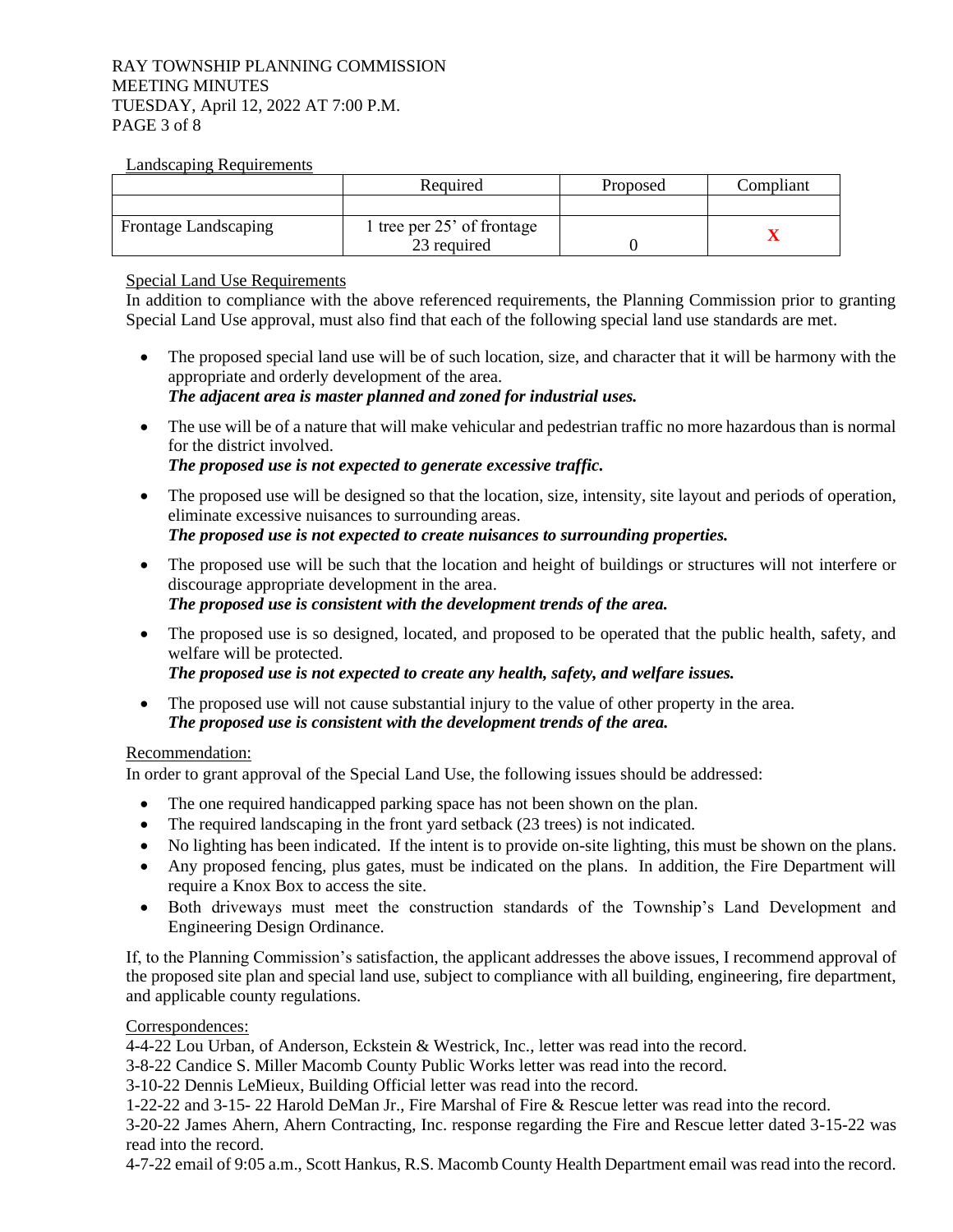### RAY TOWNSHIP PLANNING COMMISSION MEETING MINUTES TUESDAY, April 12, 2022 AT 7:00 P.M. PAGE 4 of 8

4-7-22 email of 2:36 p.m., Scott Hankus, R.S. Macomb County Health Department email was read into the record.

#### Public comments:

Lyle Fleischman inquired how a handicap parking space is to be installed in a gravel parking lot. Mary Borgman also questioned the requirement for a handicap parking space on the site.

Mr. Cassin, Planner explained a handicap sign would meet the requirement for the parking space.

Mike Heitmann inquired about required lock box.

Marberg explained the Fire Department requires a Knox lock which is a special key for access in case of a fire.

## **MOTION by Lascoe supported by Lease to close the public hearing at 7:21 p.m. MOTION carried.**

Chairman Penzien stated the applicant submitted revised site plans addressing the correspondences from each department.

Mr. Cassin stated he reviewed the revised plan and the requirements have been addressed.

Forro stated the Fire Department has asked for the size of the fuel tank.

Mr. Fleschmann stated Ahern site has the same size tank of his, which is five hundred gallons.

Mary Borgman questioned the requirement for the number of trees on the site.

Lease stated twenty-three trees are required for the site. Further explained the ordinance requirement for landscaping.

Attendee stated there are sites on Brian Drive that have not planted the trees, or the trees have died since there is no water on the site.

Mr. Cassin stated the Enforcement Officer will need to visit the site to make sure they have been installed.

Mary Borgman asked if the tree requirement could be less requirement due to covid-19.

Mr. Cassin explained the ordinance requires the trees to be installed, which can be 8' evergreen or  $2\frac{1}{2}$  caliper tree every 25 feet.

Discussion that the trees could be planted in the fall due to the weather.

**MOTION by Marberg supported by Lease to Approve the Special Land Use for an outdoor storage of contractor equipment and materials in the I-1 (Industrial) district for 67501 Brian Drive, Parcel ID 21-05- 06-401-008, James Ahern, Applicant. The approval is subject to all conditions being met including engineering, building, assessing, fire requirements and all Macomb County requirements including roads, drainage and septic.**

```
FOR THIS MOTION: Yes: Marberg, Lease, Forro, Youngblood, Lascoe, Penzien
           No: None
         Absent: Zoccola
```
## **MOTION carried.**

Chairman Penzien stated the Building Official, Dennis LeMieux provided copies of the signage on Brian Drive that has not received any approval from the Township. Further advised the businesses have been sent a letter and need to apply for a sign permit for the properties.

Chairman Penzien advised the applicants to come to the Township for the sign ordinance and to get a permit.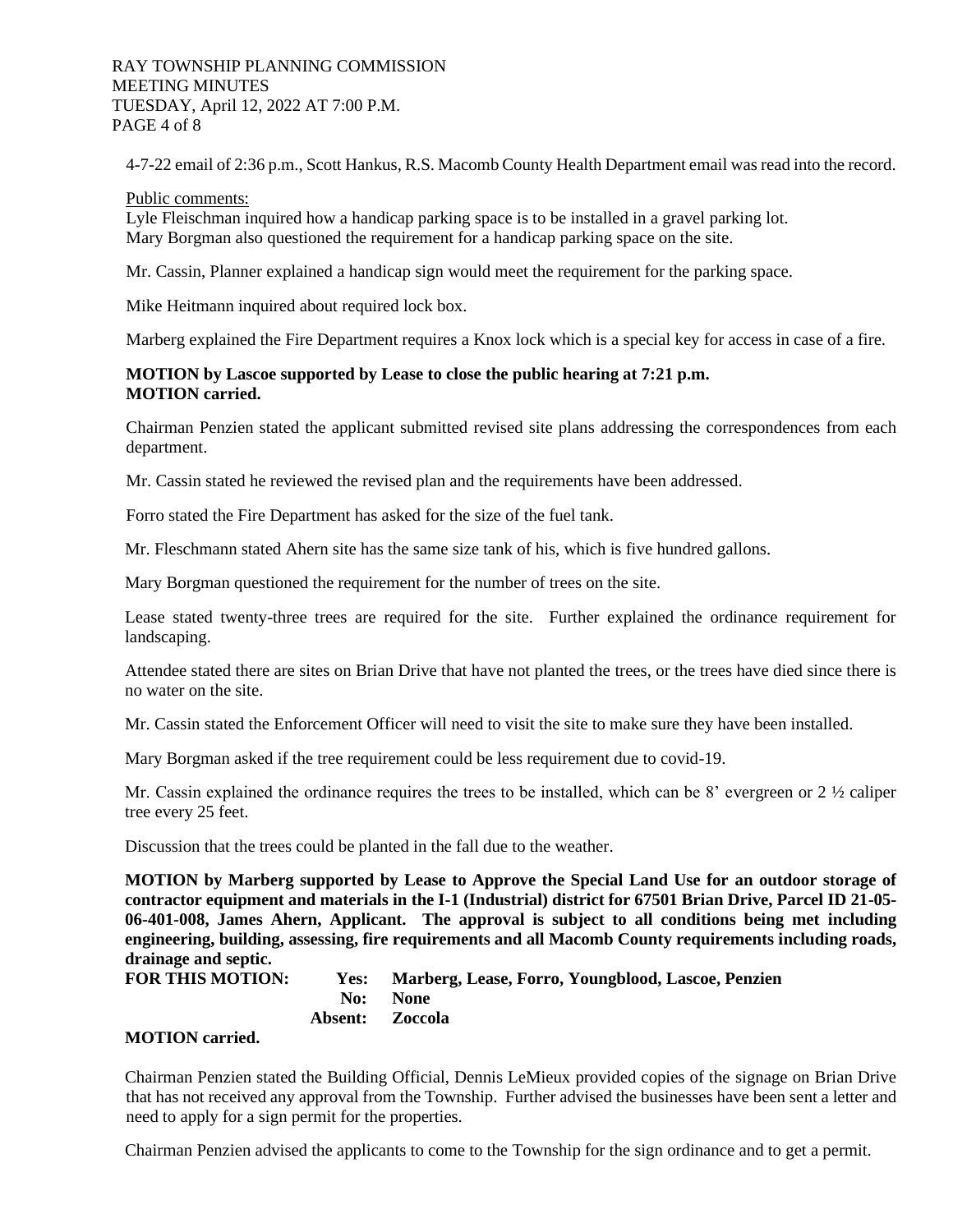b. Special Land Use to allow outdoor storage of contractor equipment and materials in the I-1 (industrial) District. According to Ray Township Zoning Ordinance 36, Section 1602, O-storage of contractor's equipment and materials may be permitted as a Special Land Use in the I-1 (industrial) District. 67401 Brian Drive, Parcel ID 21-05-06-401-010, Lyle Fleischmann, Applicant.

 Chairman Penzien explained the public hearing procedure and asked if Mr. Fleischmann is in the audience. Mr. Fleischmann, Applicant was present.

## **MOTION by Forro supported by Lease to open the public hearing at 7:37 p.m. MOTION carried.**

Steve Cassin, Planner presented his findings and recommendation dated April 3, 2022 as follows: Site Plan & Special Land Use Review

| Zoning:               | I-1, Industrial                    |
|-----------------------|------------------------------------|
| Location:             | 67401 Brian Drive                  |
| Property ID:          | 21-05-06-401-010                   |
| <b>Property Size:</b> | 4.5 acres                          |
| Project Name:         | Fleischman Contractor Storage Yard |
| Applicant:            | Lyle Fleischman                    |
| <b>Review Date:</b>   | April 3, 2022                      |

Proposal: The applicant desires to continue to utilize the property as a contractor storage yard. The site plan proposes storage for crushed concrete and asphalt millings and an existing detention basin. The surface area of the storage yard is indicated as gravel/asphalt miillings.

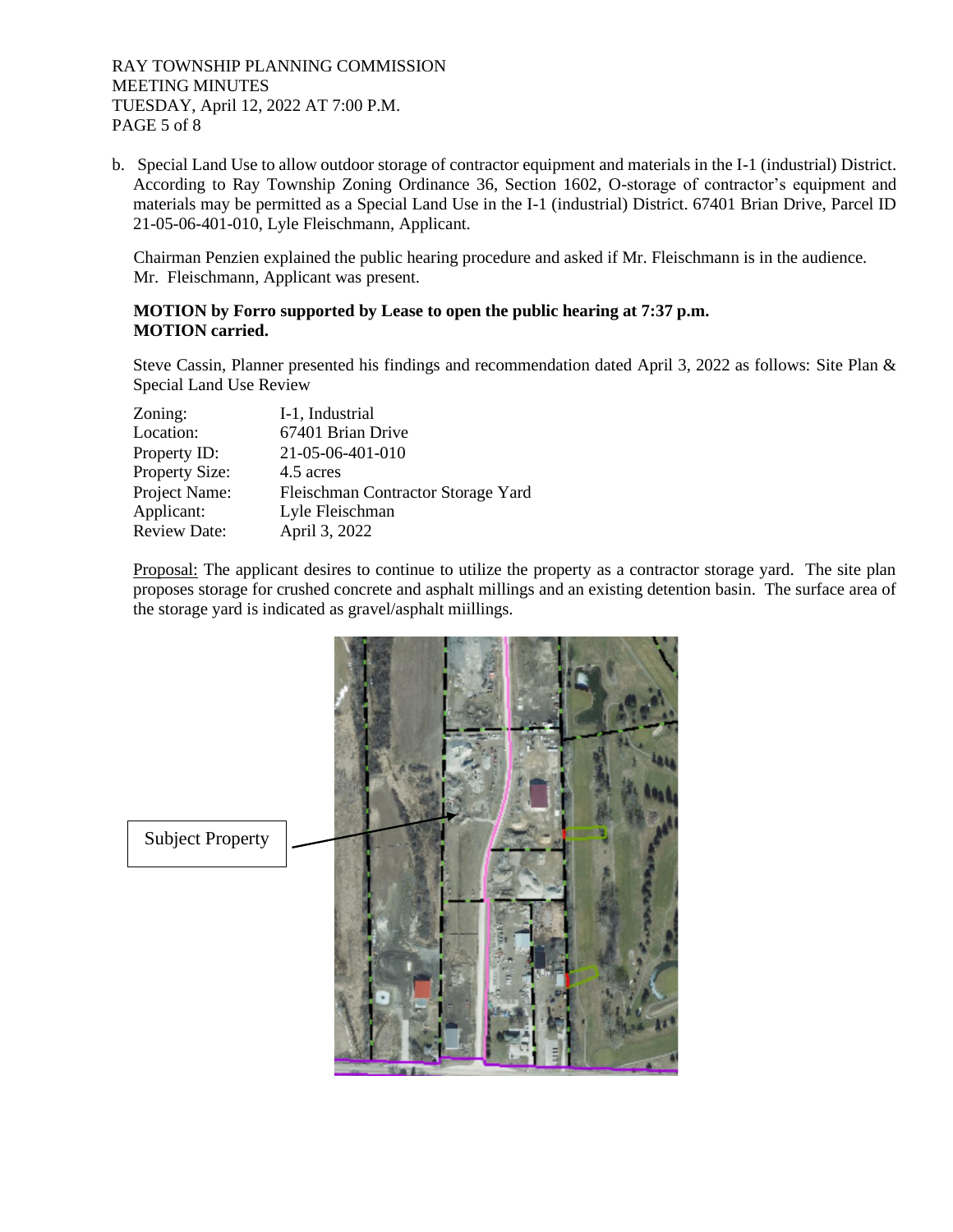#### RAY TOWNSHIP PLANNING COMMISSION MEETING MINUTES TUESDAY, April 12, 2022 AT 7:00 P.M. PAGE 6 of 8

## Compliance with the Zoning Ordinance

Section 1602 allows the outside storage of contractor's equipment and supplies as a Special Land Use within the district.

The ordinance also requires compliance with several other standards, which are detailed below:

#### Dimensional Requirements

|                                   | Required     | Proposed | Compliant |
|-----------------------------------|--------------|----------|-----------|
|                                   |              |          |           |
| Front Yard Setback (Private Road) | 60.          |          |           |
| Rear Yard Setback                 | $30^{\circ}$ |          |           |
| Side Yard Setback(s)              |              |          |           |
| Height                            |              |          | NΑ        |

Parking Requirements

|                                    | Required         | Proposed | Compliant |
|------------------------------------|------------------|----------|-----------|
|                                    |                  |          |           |
| <b>Standard Parking Spaces</b>     | per employee     |          |           |
| <b>Barrier Free Parking Spaces</b> |                  |          |           |
| Maneuvering Lane Minimum Width     |                  |          |           |
| Parking Space Size                 | $10' \times 20'$ |          |           |

#### Landscaping Requirements

|                             | Required                   | Proposed | Compliant |
|-----------------------------|----------------------------|----------|-----------|
|                             |                            |          |           |
| <b>Frontage Landscaping</b> | l tree per 25' of frontage |          |           |
|                             | 21 trees are required      |          |           |

## Special Land Use Requirements

In addition to compliance with the above referenced requirements, the Planning Commission prior to granting Special Land Use approval, must also find that each of the following special land use standards are met.

- The proposed special land use will be of such location, size, and character that it will be harmony with the appropriate and orderly development of the area. *The adjacent area is master planned and zoned for industrial uses.*
- The use will be of a nature that will make vehicular and pedestrian traffic no more hazardous than is normal for the district involved.

*The proposed use is not expected to generate excessive traffic.*

- The proposed use will be designed so that the location, size, intensity, site layout and periods of operation, eliminate excessive nuisances to surrounding areas. *The proposed use is not expected to create nuisances to surrounding properties.*
- The proposed use will be such that the location and height of buildings or structures will not interfere or discourage appropriate development in the area. *The proposed use is consistent with the development trends of the area.*
- The proposed use is so designed, located, and proposed to be operated that the public health, safety, and welfare will be protected.

*The proposed use is not expected to create any health, safety, and welfare issues.*

• The proposed use will not cause substantial injury to the value of other property in the area. *The proposed use is consistent with the development trends of the area.*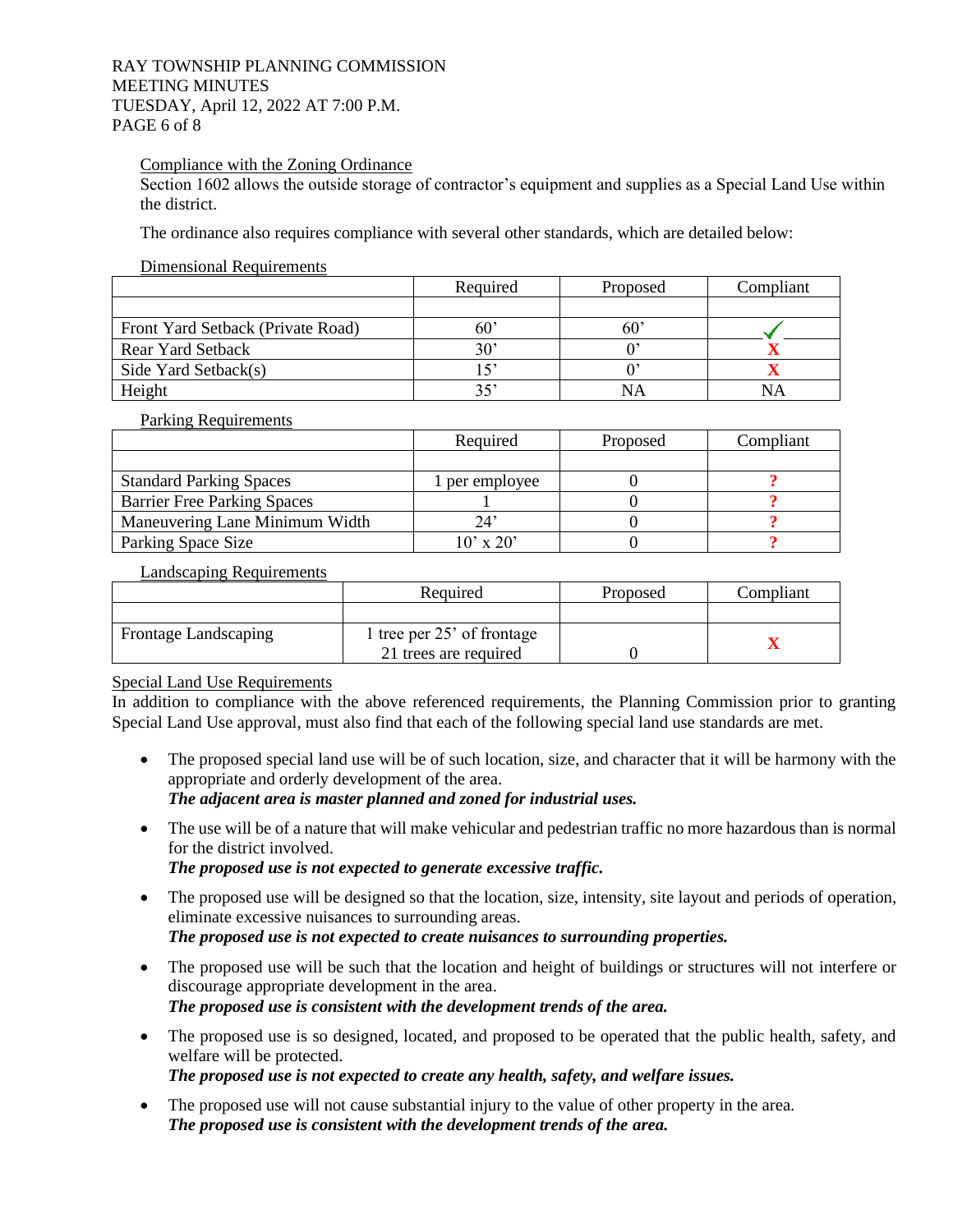### RAY TOWNSHIP PLANNING COMMISSION MEETING MINUTES TUESDAY, April 12, 2022 AT 7:00 P.M. PAGE 7 of 8

## Recommendation:

In order to grant approval of the Special Land Use, the following issues must be addressed:

- Parking has not been indicated on the site plan. If the parking of vehicles, including employees, will occur on the property, these spaces must be indicated.
- The site plan does not meet the setback requirements of the zoning ordinance. The site plan should be amended to include the required setbacks, and the existing development must adhere to these standards.
- The required landscaping in the front yard setback (21 trees) is not indicated.
- No lighting has been indicated. If the intent is to provide on-site lighting, this must be shown on the plans.
- Any proposed fencing, plus gates, must be indicated on the plans. In addition, the Fire Department will require a Knox Box to access the site.
- Both driveways must meet the construction standards of the Township's Land Development and Engineering Design Ordinance.

If to the Planning Commission's satisfaction, the applicant addresses the above issues, I recommend approval of the proposed site plan and special land use, subject to compliance with all building, engineering, fire department, and applicable county regulations.

### Correspondences:

3-31-22 Lou Urban, Anderson, Eckstein & Westrick letter was read into the record.

3-8-22 Candice S. Miller, Macomb County Public Works letter was read into the record.

3-15-22 Harold DeMan Jr., Fire Marshal letter was read into the record.

4-8-22 Dennis LeMieux, Building Official letter was read into the record.

4-7-22 Scott Hankus, Macomb County Health Department letter was read into the record.

#### Public comments:

Lyle Fleischman, Applicant stated he has removed some signage from the site.

Mary Borgman inquired about the letter regarding the signage.

Chairman Penzien explained the Township has a sign ordinance and to come into the Township for a sign permit.

Lease explained the sign ordinance depicts the size requirements for signs in the Industrial zone.

## **MOTION by Lascoe supported by Marberg to close the public hearing at 7:50 p.m. MOTION carried.**

Lease asked the applicant if he has seen all of the correspondences from each department regarding the site. Further stated the Fire Department issues need to be met.

Mr. Fleischmann stated he has received copies of the correspondences.

Chairman Penzien asked if the concrete crusher will be on the site.

Lascoe stated the Township has received complaints of the sound of crushing concrete at 10:00 p.m. on the site.

Mr. Fleischmann stated he will have his own crusher on the site with dust suppression. He stated the hours of operation would be 8:00 a.m. to 5:00 p.m.

Chairman Penzien asked if he would put that in writing.

Lascoe asked for the hours of operation for the concrete crusher to be included on the site plan as a note, as stated from 8:00 a.m. to 5:00 p.m., as indicated by the petitioner.